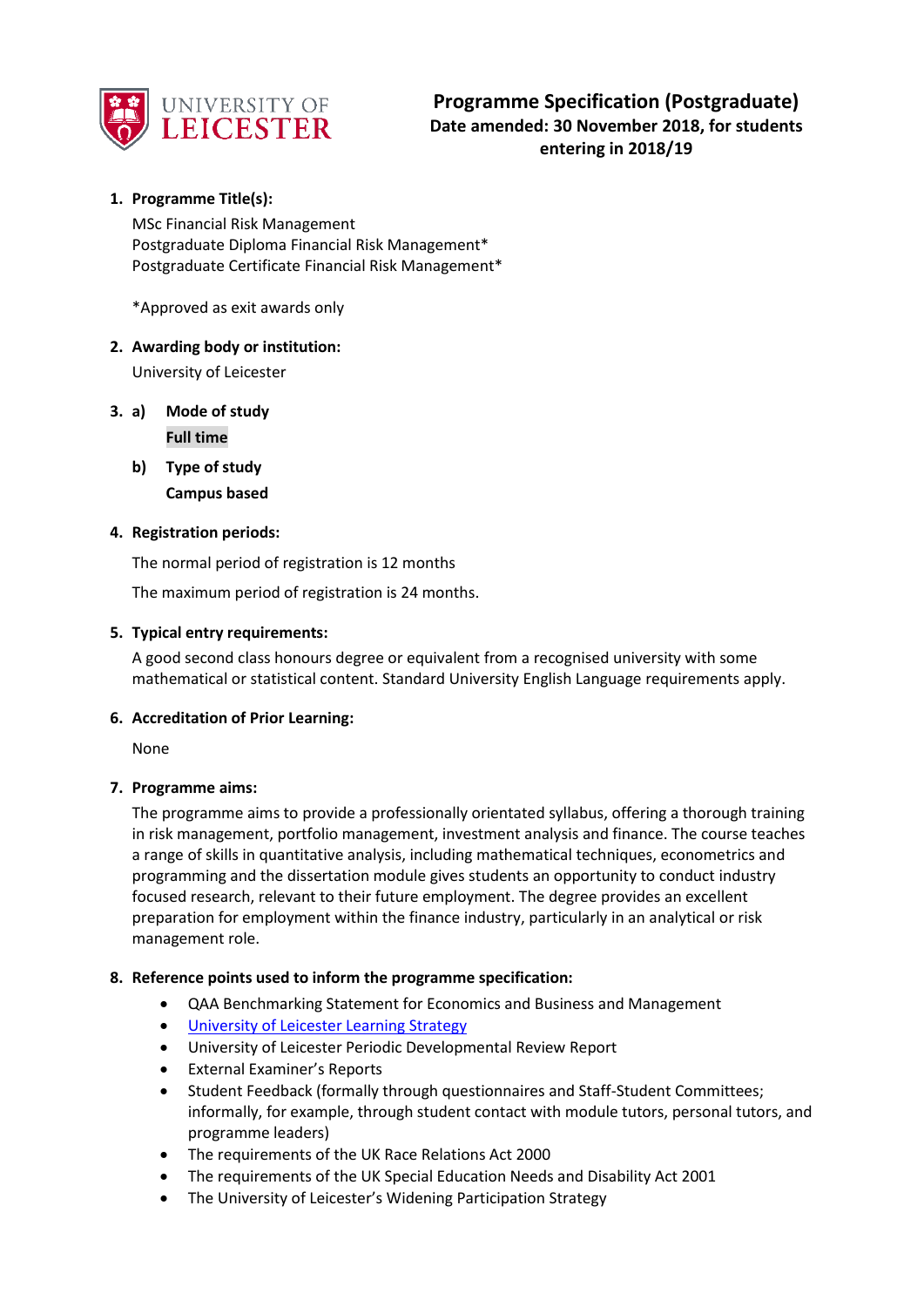- The University's Equal Opportunities Statement
- University of Leicester Senate Regulations
- Global Association of Risk Professionals AIM statements
- CFA Investment Foundations Programme Specification

# **9. Programme Outcomes:**

|            | <b>Intended Learning Outcomes</b>                                       | <b>Teaching and Learning</b>                          | <b>How Demonstrated?</b>                                |  |
|------------|-------------------------------------------------------------------------|-------------------------------------------------------|---------------------------------------------------------|--|
|            |                                                                         | <b>Methods</b>                                        |                                                         |  |
|            |                                                                         | (a) Subject and Professional skills                   |                                                         |  |
|            | <b>Knowledge</b>                                                        |                                                       |                                                         |  |
| <b>MSc</b> | Discuss and critique major areas of                                     | Lectures, seminars, problem                           | Examinations, projects,                                 |  |
|            | Financial Risk Management.                                              | classes, computer classes and                         | problem classes, formative                              |  |
|            |                                                                         | coursework feedback.                                  | and summative coursework,                               |  |
|            | Ability to explain how these concepts                                   |                                                       | dissertation.                                           |  |
| PGDip      | relate to real world problems.<br>Discuss and critique major areas of   | Lectures, seminars, problem                           | Examinations, projects,                                 |  |
|            | Financial Risk Management.                                              | classes, computer classes and                         | problem classes, formative                              |  |
|            |                                                                         | coursework feedback.                                  | and summative coursework.                               |  |
|            | Ability to explain how these concepts                                   |                                                       |                                                         |  |
|            | relate to real world problems.                                          |                                                       |                                                         |  |
| PGCert     | Discuss major areas of Financial Risk                                   | Lectures, seminars, problem                           | Examinations, projects,                                 |  |
|            | Management.                                                             | classes, computer classes and                         | problem classes, formative                              |  |
|            |                                                                         | coursework feedback.                                  | and summative coursework.                               |  |
|            | Ability to explain how these concepts<br>relate to real world problems. |                                                       |                                                         |  |
|            |                                                                         | <b>Concepts</b>                                       |                                                         |  |
| <b>MSc</b> | Explain and discuss key concepts of                                     | Lectures, seminars, problem                           | Examinations, projects,                                 |  |
|            | Financial Risk Management.                                              | classes, computer classes and                         | problem classes, formative                              |  |
|            |                                                                         | coursework feedback.                                  | and summative coursework,                               |  |
|            |                                                                         |                                                       | dissertation.                                           |  |
| PGDip      | Explain and discuss key concepts of                                     | Lectures, seminars, problem                           | Examinations, projects,                                 |  |
|            | Financial Risk Management.                                              | classes, computer classes and                         | problem classes, formative                              |  |
|            |                                                                         | coursework feedback.                                  | and summative coursework.                               |  |
| PGCert     | Explain key concepts Financial Risk                                     | Lectures, seminars, problem                           | Examinations, projects,                                 |  |
|            | Management.                                                             | classes, computer classes and<br>coursework feedback. | problem classes, formative<br>and summative coursework. |  |
|            |                                                                         | <b>Techniques</b>                                     |                                                         |  |
| <b>MSc</b> | Describe and apply the techniques                                       | Lectures, seminars, problem                           | Examinations, projects,                                 |  |
|            | central to modern Financial Risk                                        | classes, computer classes and                         | problem classes, formative                              |  |
|            | Management.                                                             | coursework feedback.                                  | and summative coursework,                               |  |
|            |                                                                         |                                                       | dissertation.                                           |  |
|            | Explain how and when the key                                            |                                                       |                                                         |  |
|            | techniques may be applied.                                              |                                                       |                                                         |  |
| PGDip      | Describe and apply the techniques                                       | Lectures, seminars, problem                           | Examinations, projects,                                 |  |
|            | central to modern Financial Risk<br>Management.                         | classes, computer classes and<br>coursework feedback. | problem classes, formative<br>and summative coursework. |  |
|            |                                                                         |                                                       |                                                         |  |
|            | Explain how and when the key                                            |                                                       |                                                         |  |
|            | techniques may be applied.                                              |                                                       |                                                         |  |
| PGCert     | Describe the techniques central to                                      | Lectures, seminars, problem                           | Examinations, projects,                                 |  |
|            | modern Financial Risk Management.                                       | classes, computer classes and                         | problem classes, formative                              |  |
|            |                                                                         | coursework feedback.                                  | and summative coursework.                               |  |
|            | Explain how and when the key                                            |                                                       |                                                         |  |
|            | techniques may be applied.                                              | <b>Critical analysis</b>                              |                                                         |  |
| MSc        | Critically evaluate financial theories and                              | Lectures, seminars, problem                           | Examinations, projects,                                 |  |
|            | arguments and apply them to current                                     | classes, computer classes and                         | problem classes, formative                              |  |
|            | situations.                                                             | presentations.                                        | and summative coursework,                               |  |
|            |                                                                         |                                                       | dissertation.                                           |  |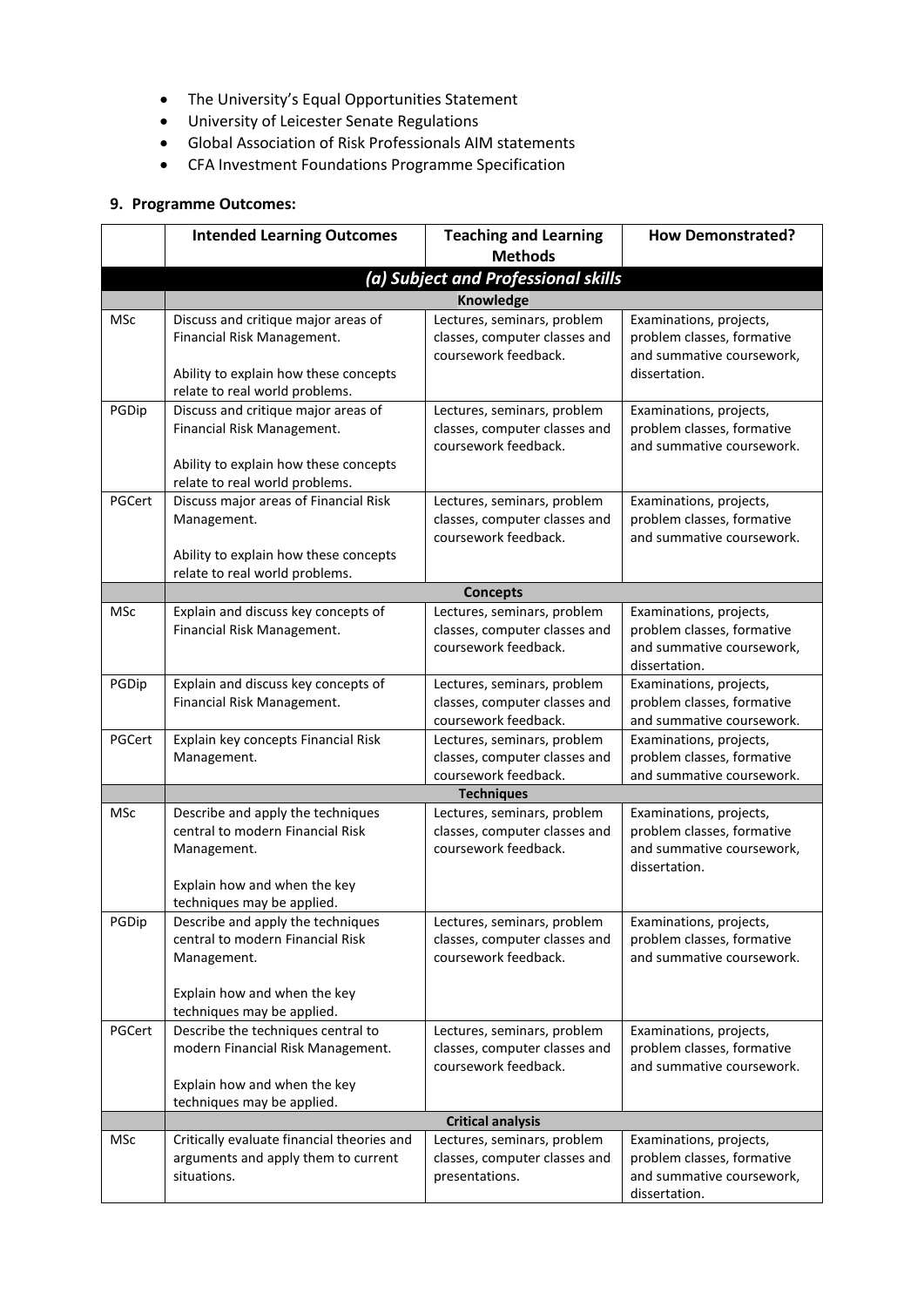|            | <b>Intended Learning Outcomes</b>                                                 | <b>Teaching and Learning</b>                                 | <b>How Demonstrated?</b>                                |
|------------|-----------------------------------------------------------------------------------|--------------------------------------------------------------|---------------------------------------------------------|
|            |                                                                                   | <b>Methods</b>                                               |                                                         |
| PGDip      | Critically evaluate financial theories and<br>arguments and apply them to current | Lectures, seminars, problem<br>classes, computer classes and | Examinations, projects,<br>problem classes, formative   |
|            | situations.                                                                       | presentations.                                               | and summative coursework.                               |
| PGCert     | Describe financial theories and                                                   | Lectures, seminars, problem                                  | Examinations, projects,                                 |
|            | arguments and apply them to current                                               | classes, computer classes and                                | problem classes, formative                              |
|            | situations.                                                                       | presentations.                                               | and summative coursework.                               |
|            |                                                                                   | Presentation                                                 |                                                         |
| MSc        | Produce clear and concise analysis and                                            | Lectures, seminars, problem                                  | Examinations, projects,                                 |
|            | results for Financial Risk Management                                             | classes, computer classes and                                | problem classes, formative                              |
|            | problems.                                                                         | coursework feedback.                                         | and summative coursework,                               |
|            |                                                                                   |                                                              | dissertation.                                           |
|            | Communicate results of independent<br>research and problem solution in both       |                                                              |                                                         |
|            | oral and written form.                                                            |                                                              |                                                         |
| PGDip      | Produce analysis and results for                                                  | Lectures, seminars, problem                                  | Examinations, projects,                                 |
|            | Financial Risk Management problems.                                               | classes, computer classes and                                | problem classes, formative                              |
|            |                                                                                   | coursework feedback.                                         | and summative coursework.                               |
|            | Communicate results of independent                                                |                                                              |                                                         |
|            | research and problem solution in both                                             |                                                              |                                                         |
|            | oral and written form.                                                            |                                                              |                                                         |
| PGCert     | Produce clear and concise analysis and                                            | Lectures, seminars, problem                                  | Examinations, projects,                                 |
|            | results for Financial Risk Management<br>problems.                                | classes, computer classes and<br>coursework feedback.        | problem classes, formative<br>and summative coursework. |
|            |                                                                                   |                                                              |                                                         |
|            | Communicate results of independent                                                |                                                              |                                                         |
|            | research and problem solution in both                                             |                                                              |                                                         |
|            | oral and written form.                                                            |                                                              |                                                         |
|            |                                                                                   | <b>Appraisal of evidence</b>                                 |                                                         |
| <b>MSc</b> | Analyse and draw appropriate                                                      | Lectures, seminars, problem                                  | Examinations, projects,                                 |
|            | conclusions from financial data.                                                  | classes, computer classes and<br>coursework feedback.        | problem classes, formative<br>and summative coursework, |
|            | Assess problems and apply appropriate                                             |                                                              | dissertation.                                           |
|            | techniques associated with financial and                                          |                                                              |                                                         |
|            | economic analysis.                                                                |                                                              |                                                         |
|            |                                                                                   |                                                              |                                                         |
|            | Critically appraise relevant economic                                             |                                                              |                                                         |
|            | and financial research.                                                           |                                                              |                                                         |
| PGDip      | Analyse and draw conclusions from                                                 | Lectures, seminars, problem                                  | Examinations, projects,                                 |
|            | financial data.                                                                   | classes, computer classes and                                | problem classes, formative                              |
|            | Assess problems and apply appropriate                                             | coursework feedback.                                         | and summative coursework.                               |
|            | techniques associated with financial and                                          |                                                              |                                                         |
|            | economic analysis.                                                                |                                                              |                                                         |
|            |                                                                                   |                                                              |                                                         |
|            | Critically appraise relevant economic                                             |                                                              |                                                         |
|            | and financial research.                                                           |                                                              |                                                         |
| PGCert     | Analyse financial data.                                                           | Lectures, seminars, problem                                  | Examinations, projects,                                 |
|            |                                                                                   | classes, computer classes and                                | problem classes, formative                              |
|            | Assess problems and apply appropriate<br>techniques associated with financial and | coursework feedback.                                         | and summative coursework.                               |
|            | economic analysis.                                                                |                                                              |                                                         |
|            |                                                                                   |                                                              |                                                         |
|            | Describe relevant economic and                                                    |                                                              |                                                         |
|            | financial research.                                                               |                                                              |                                                         |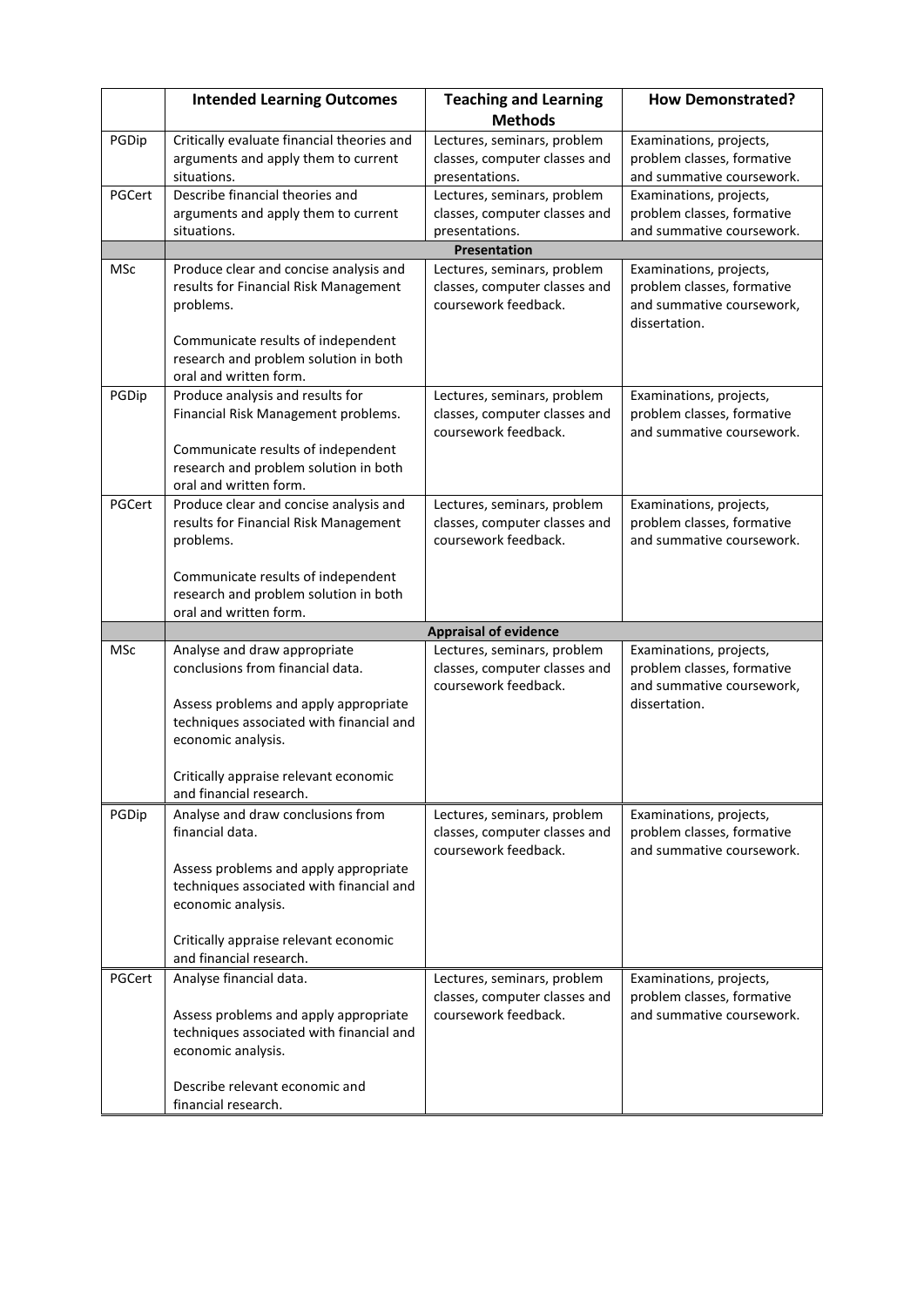|            | <b>Intended Learning Outcomes</b>                                                                          | <b>Teaching and Learning</b>                                                | <b>How Demonstrated?</b>                                                                            |
|------------|------------------------------------------------------------------------------------------------------------|-----------------------------------------------------------------------------|-----------------------------------------------------------------------------------------------------|
|            |                                                                                                            | <b>Methods</b>                                                              |                                                                                                     |
|            |                                                                                                            | (b) Transferable skills                                                     |                                                                                                     |
|            |                                                                                                            | <b>Research skills</b>                                                      |                                                                                                     |
| <b>MSc</b> | Ability to formulate problems, collect<br>and analyse data, estimate relationships<br>and test hypothesis. | Lectures, seminars, problem<br>classes, computer classes.                   | Examinations, projects,<br>problem classes, formative<br>and summative coursework,<br>dissertation. |
| PGDip      | Ability to formulate problems, collect<br>and analyse data, estimate relationships<br>and test hypothesis. | Lectures, seminars, problem<br>classes, computer classes.                   | Examinations, projects,<br>problem classes, formative<br>and summative coursework.                  |
| PGCert     | Ability to formulate problems, collect<br>data, estimate relationships and test<br>hypothesis.             | Lectures, seminars, problem<br>classes, computer classes.                   | Examinations, projects,<br>problem classes, formative<br>and summative coursework.                  |
|            |                                                                                                            | <b>Communication skills</b>                                                 |                                                                                                     |
| <b>MSc</b> | Communicate effectively through both<br>written and oral channels to a variety of<br>audiences.            | Lectures, seminars, problem<br>classes, computer classes.                   | Examinations, projects,<br>problem classes, formative<br>and summative coursework,<br>dissertation. |
| PGDip      | Communicate effectively through both<br>written and oral channels to a variety of<br>audiences.            | Lectures, seminars, problem<br>classes, computer classes.                   | Examinations, projects,<br>problem classes, formative<br>and summative coursework.                  |
| PGCert     | Communicate effectively through both<br>written and oral channels to a variety of<br>audiences.            | Lectures, seminars, problem<br>classes, computer classes.                   | Examinations, projects,<br>problem classes, formative<br>and summative coursework.                  |
|            |                                                                                                            | <b>Data presentation</b>                                                    |                                                                                                     |
| MSc        | Presentation of financial data and the<br>results of analysis in both oral and<br>written form.            | Lectures, seminars, problem<br>classes, computer classes,<br>presentations. | Examinations, projects,<br>problem classes, formative<br>and summative coursework,<br>dissertation. |
| PGDip      | Presentation of financial data and the<br>results of analysis in both oral and<br>written form.            | Lectures, seminars, problem<br>classes, computer classes,<br>presentations. | Examinations, projects,<br>problem classes, formative<br>and summative coursework,<br>dissertation. |
| PGCert     | Presentation of financial data and the<br>results of analysis in both oral and<br>written form.            | Lectures, seminars, problem<br>classes, computer classes,<br>presentations. | Examinations, projects,<br>problem classes, formative<br>and summative coursework,<br>dissertation. |
|            |                                                                                                            | <b>Information technology</b>                                               |                                                                                                     |
| <b>MSc</b> | Use word processing in the preparation<br>of written work.<br>Use the internet to access appropriate       | Lectures, seminars, problem<br>classes, computer classes.                   | Projects, problem classes,<br>formative and summative<br>coursework, dissertation.                  |
|            | information.<br>Use spreadsheets for data presentation                                                     |                                                                             |                                                                                                     |
|            | and analysis.<br>Use specialist packages for statistical<br>analysis.                                      |                                                                             |                                                                                                     |
| PGDip      | Use word processing in the preparation<br>of written work.                                                 | Lectures, seminars, problem<br>classes, computer classes.                   | Projects, problem classes,<br>formative and summative<br>coursework.                                |
|            | Use the internet to access appropriate<br>information.                                                     |                                                                             |                                                                                                     |
|            | Use spreadsheets for data presentation<br>and analysis.                                                    |                                                                             |                                                                                                     |
|            | Use specialist packages for statistical<br>analysis.                                                       |                                                                             |                                                                                                     |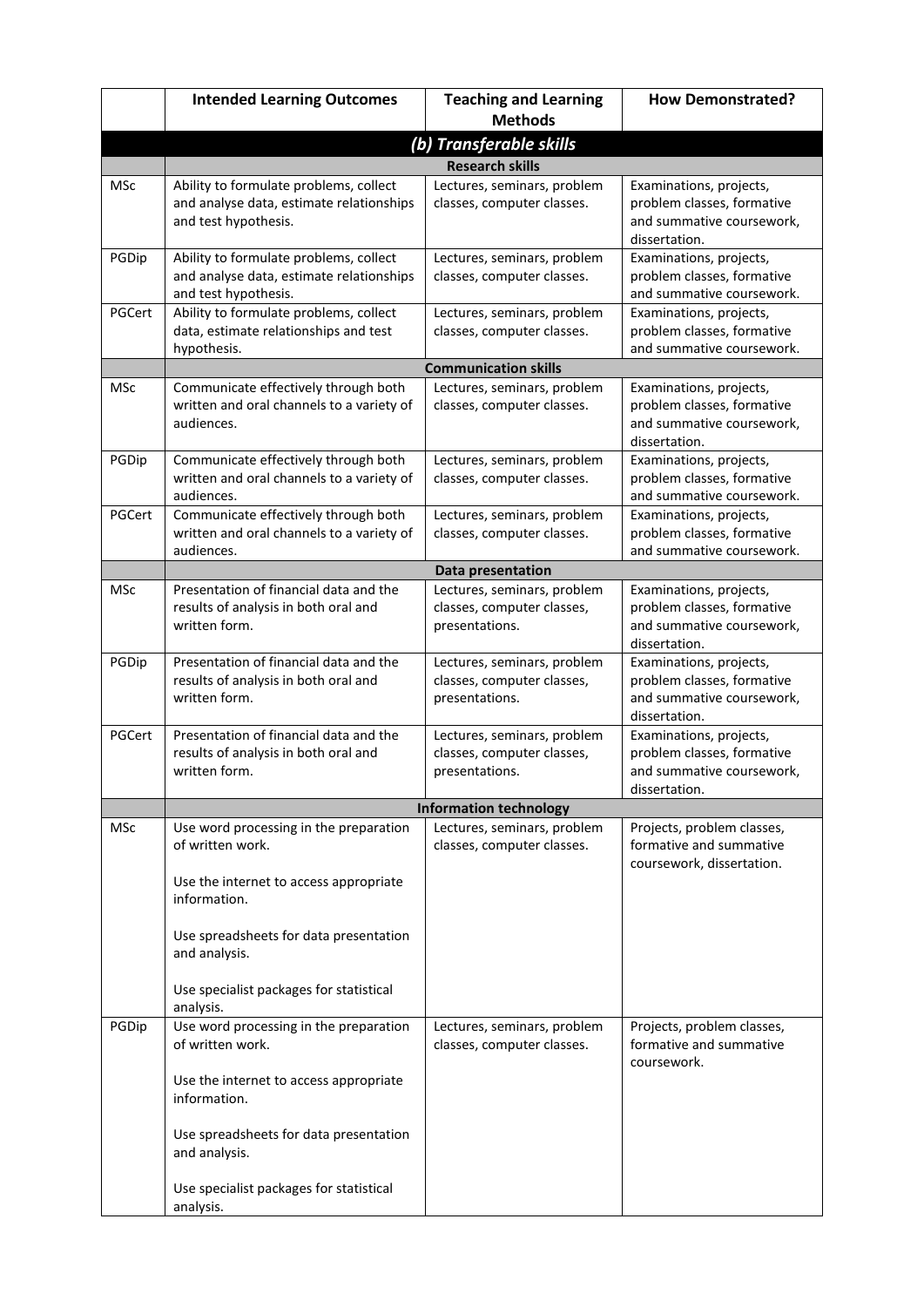|            | <b>Intended Learning Outcomes</b>                                               | <b>Teaching and Learning</b>                               | <b>How Demonstrated?</b>                                             |
|------------|---------------------------------------------------------------------------------|------------------------------------------------------------|----------------------------------------------------------------------|
|            |                                                                                 | <b>Methods</b>                                             |                                                                      |
| PGCert     | Use word processing in the preparation<br>of written work.                      | Lectures, seminars, problem<br>classes, computer classes.  | Projects, problem classes,<br>formative and summative<br>coursework. |
|            | Use the internet to access appropriate<br>information.                          |                                                            |                                                                      |
|            | Use spreadsheets for data presentation<br>and analysis.                         |                                                            |                                                                      |
|            | Use specialist packages for statistical<br>analysis.                            |                                                            |                                                                      |
|            |                                                                                 | <b>Problem solving</b>                                     |                                                                      |
| <b>MSc</b> | Demonstrate problem formulation and                                             | Lectures, seminars, problem                                | Examinations, projects,                                              |
|            | solution.                                                                       | classes, computer classes,                                 | problem classes, formative                                           |
|            |                                                                                 | independent and group work.                                | and summative coursework,<br>dissertation.                           |
| PGDip      | Demonstrate problem formulation and                                             | Lectures, seminars, problem                                | Examinations, projects,                                              |
|            | solution.                                                                       | classes, computer classes,                                 | problem classes, formative                                           |
| PGCert     | Demonstrate problem formulation and                                             | independent and group work.<br>Lectures, seminars, problem | and summative coursework.<br>Examinations, projects,                 |
|            | solution.                                                                       | classes, computer classes,                                 | problem classes, formative                                           |
|            |                                                                                 | independent and group work.                                | and summative coursework.                                            |
|            |                                                                                 | <b>Working relationships</b>                               |                                                                      |
| MSc        | Demonstrate ability to work with others                                         | Independent and group                                      | Group projects, problem                                              |
|            | and contribute to group discussions.                                            | coursework.                                                | classes, formative and<br>summative coursework.                      |
| PGDip      | Demonstrate ability to work with others                                         | Independent and group                                      | Group projects, problem                                              |
|            | and contribute to group discussions.                                            | coursework.                                                | classes, formative and                                               |
|            |                                                                                 |                                                            | summative coursework.                                                |
| PGCert     | Demonstrate ability to work with others<br>and contribute to group discussions. | Independent and group<br>coursework.                       | Group projects, problem<br>classes, formative and                    |
|            |                                                                                 |                                                            | summative coursework.                                                |
|            |                                                                                 | <b>Managing learning</b>                                   |                                                                      |
| MSc        | Identify a credible research project and                                        | Lectures, seminars, problem                                | Projects, problem classes,                                           |
|            | plan and carry this out under light                                             | classes, computer classes,                                 | formative and summative                                              |
|            | supervision. Ability to carry out                                               | independent and group work.                                | coursework, dissertation.                                            |
|            | coursework on time.                                                             |                                                            |                                                                      |
| PGDip      | Ability to carry out coursework on time.                                        | Lectures, seminars, problem                                | Projects, problem classes,                                           |
|            |                                                                                 | classes, computer classes,                                 | formative and summative                                              |
| PGCert     | Ability to carry out coursework on time.                                        | independent and group work.<br>Lectures, seminars, problem | coursework.<br>Projects, problem classes,                            |
|            |                                                                                 | classes, computer classes,                                 | formative and summative                                              |
|            |                                                                                 | independent and group work.                                | coursework.                                                          |
|            |                                                                                 | <b>Career management</b>                                   |                                                                      |
| MSc        | Assess potential career pathways and                                            | Lectures, seminars, and                                    | Projects, problem classes,                                           |
|            | employers.                                                                      | presentations by appropriate                               | formative and summative                                              |
|            |                                                                                 | individuals.                                               | coursework, dissertation.                                            |
| PGDip      | Assess potential career pathways and                                            | Lectures, seminars, and                                    | Projects, problem classes,                                           |
|            | employers.                                                                      | presentations by appropriate                               | formative and summative                                              |
| PGCert     | Assess potential career pathways and                                            | individuals.<br>Lectures, seminars, and                    | coursework, dissertation.<br>Projects, problem classes,              |
|            | employers.                                                                      | presentations by appropriate                               | formative and summative                                              |
|            |                                                                                 | individuals.                                               | coursework, dissertation.                                            |

# **10. Special features:**

This program is accredited by the Global Association of Risk Professionals (GARP). This confirms that this degree covers over 70% of the syllabus for the FRM (Financial Risk Manager)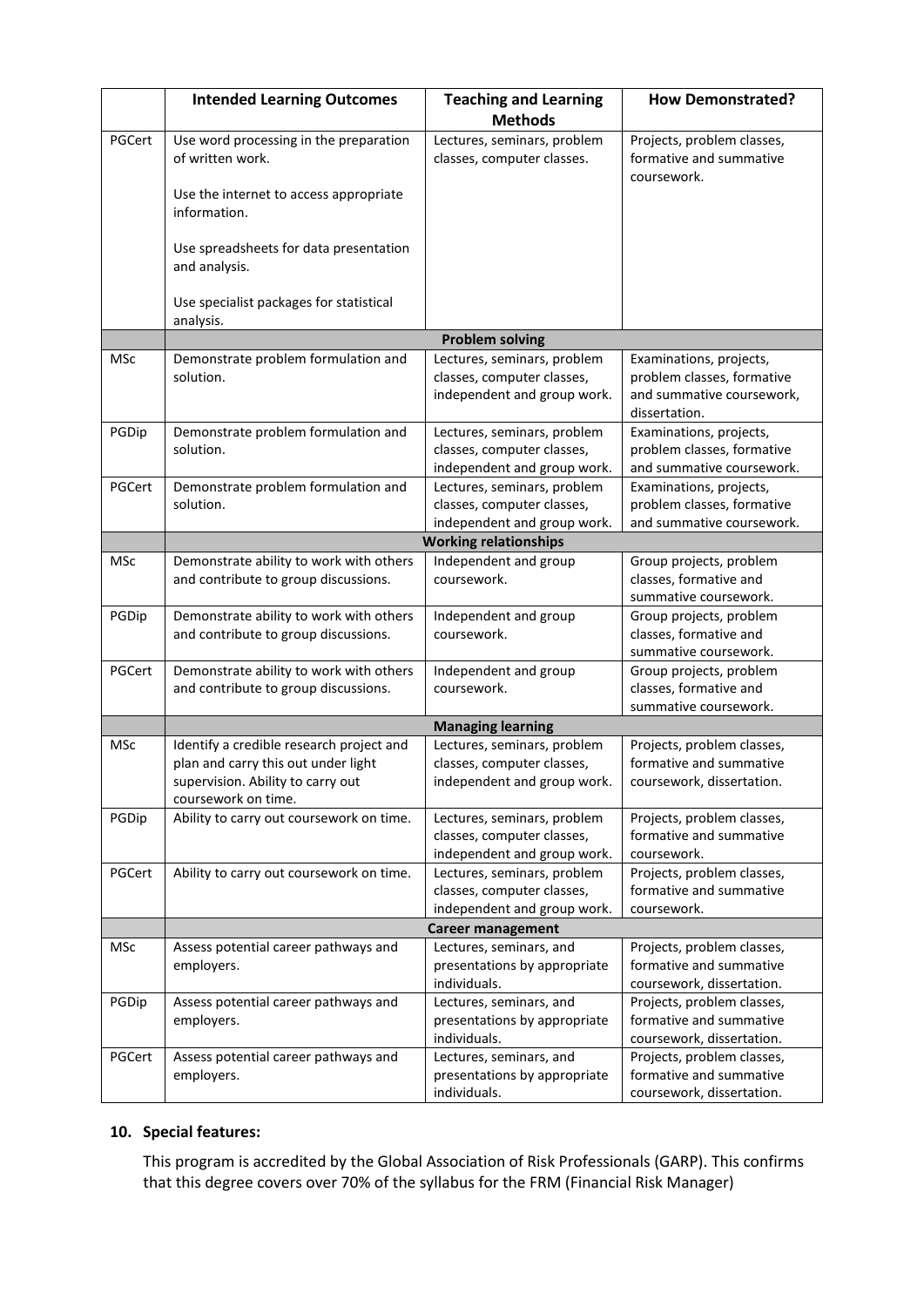professional examinations – Levels 1 and 2. Student wishing to achieve the Financial Risk Manager designation are required to take the examinations offered by GARP.

This program features a 30 credit dissertation rather than the more traditional 60 credits. This will better align students' learning, skills and goals with those provided on the program. A typical 30 credit dissertation might involve a student writing an investment report on a company. This type of dissertation would be well aligned with a typical task a graduate may have to perform in employment. At the same time it would allow students to apply the skills learnt during their course (potentially from any and all modules) in a focussed project. The dissertation would involve a great deal of independent research along with analysis, critical thinking and the application of techniques. This type of project, however, is not possible in the current 60 credit format as it is too small to represent 60 credits worth of work.

The table below gives details of how we expect the skills previously assessed in the 60 credit dissertation to be assessed under the 30 dissertation format (listed below as Dissertation).

| Skill                                       | Courses                                                    |
|---------------------------------------------|------------------------------------------------------------|
| Literature review                           | <b>Financial Derivatives, Investment Management</b>        |
| Define appropriate research questions       | <b>Dissertation, Investment Management</b>                 |
| Identify the steps necessary to answer      | <b>Dissertation, Financial Risk Management, Advanced</b>   |
| questions                                   | Financial Risk Management, C++ Programming for             |
|                                             | Finance, Financial Analysis and Investment                 |
| Develop research skills                     | <b>Dissertation, Financial Derivatives, Financial Risk</b> |
|                                             | Management                                                 |
| Select and apply appropriate analytical     | Dissertation, Financial Risk Management, Investment        |
| techniques                                  | Management, Advanced Financial Risk Management,            |
|                                             | Financial Statement Analysis, Financial Analysis and       |
|                                             | Investment                                                 |
| Evaluate work and identify possible         | <b>Dissertation, Financial Risk Management</b>             |
| <i>improvements</i>                         |                                                            |
| Present results concisely and appropriately | <b>Dissertation, Financial Risk Management, Advanced</b>   |
|                                             | <b>Financial Risk Management</b>                           |
| Structure and develop arguments             | <b>Dissertation, Financial Risk Management</b>             |
| Write a formal document (including          | Dissertation, Financial Risk Management, Investment        |
| appropriate referencing)                    | Management                                                 |

Those listed in bold the skill will be a significant part of assessment. Additionally the 60 credit dissertation allowed a greater application of econometric techniques – this, however, has not been lost in the 30 credit format with the addition of a module on financial econometrics featuring a substantial practical project.

This change will result in better alignment between the master's degree and the intended learning outcomes. It will enhance the skill levels and knowledge of our graduates. In particular this will enhance our graduates in the key areas set out by the QAA. We believe the wider range of assessments, multiple projects, and more focused dissertation will improve our students' abilities. It will allow us to better meet our accreditation requirements and make our students more attractive to employers.

The program structure has, on the face of it, an unusual feature: an imbalance of assessed credits between the first two semesters, 45 in the first and 75 in the second. The first term has three 15 credit courses. These will be taught in the second part of the first term. The first part of the first term will be dedicated to the zero credit module – "Professional Skills in Finance". Central to this certificate is the CFA Investment Foundations program. Students will study this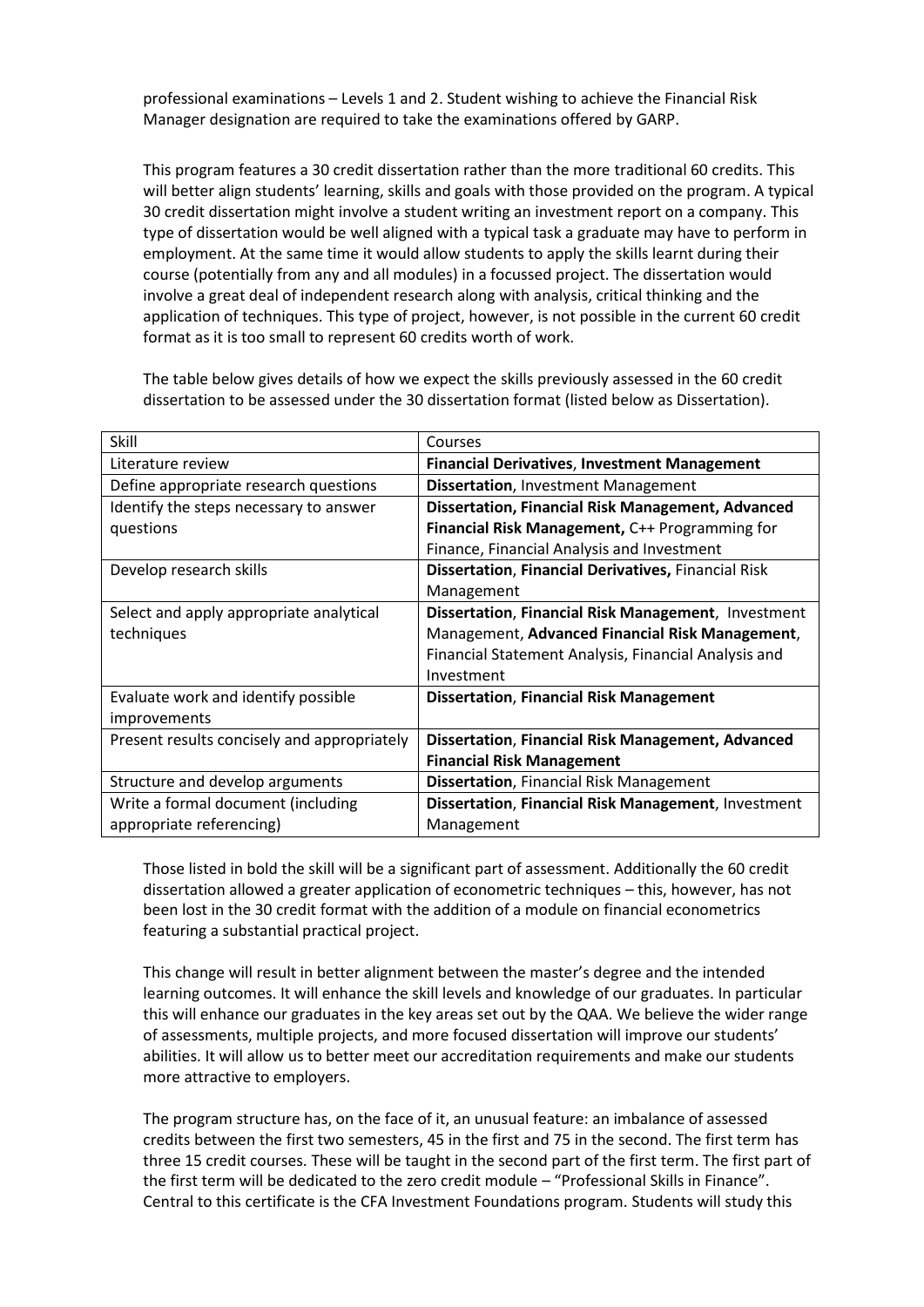certificate during this period. They will gain an overall appreciation of the finance industry and the language to discuss and understand it along with the possibility to take the professional qualification enhancing their employment prospects. At the same time students will learn to use a financial information system such as Bloomberg. After completing these aspects students will be equipped to tackle the credit baring modules. Taking into account this zero credit module we expected the teaching and study hours within the two terms to be approximately equal.

The modules "Professional Skills in Finance" also incorporates a program of workshops and events featuring professionals from the finance industry aimed at developing students career prospects.

A large number of modules on this course are assessed predominantly by examination as due to the mathematical nature of this course this is the most appropriate assessment method to ensure fair and consistent assessment of financial and economic related content.

# **11. Indications of programme quality:**

- University Academic Review
- External examiners' reports
- Accreditation by GARP
- Accreditation for Investment Foundations Programme.

#### **12. Scheme of Assessment**

As defined in Senate Regulation 6: Regulations governing Taught Postgraduate Programmes of Study (see [Senate Regulations\)](http://www2.le.ac.uk/offices/sas2/regulations/general-regulations-for-taught-programmes)

#### **13. Progression points**

As defined in Senate Regulation 6: Regulations governing Taught Postgraduate Programmes of Study (see **Senate Regulations**)

In cases where a student has failed to meet a requirement to progress he or she will be required to withdraw from the course and a recommendation will be made to the Board of Examiners for an intermediate award where appropriate.

#### **14. Rules relating to re-sits or re-submissions:**

As defined in Senate Regulation 6: Regulations governing Taught Postgraduate Programmes of Study (see [Senate Regulations\)](http://www2.le.ac.uk/offices/sas2/regulations/general-regulations-for-taught-programmes)

#### **15. External Examiners reports**

The details of the External Examiner(s) for this programme and the most recent External Examiners' reports can be found [here.](https://exampapers.le.ac.uk/xmlui/)

# **16. Additional information** [e.g. timetable for admissions]

N/A

**Appendix 1: Programme structure** (programme regulations)

#### **Semester 1**

EC7121 Professional Skills in Finance (0 Credits) EC7122 Foundations of Mathematics for Finance (0 Credits)

MN7022 Financial Analysis and Investment (15 credits) MN7024 Financial Modelling (15 credits) MN7241 Financial Statement Analysis (15 credits)